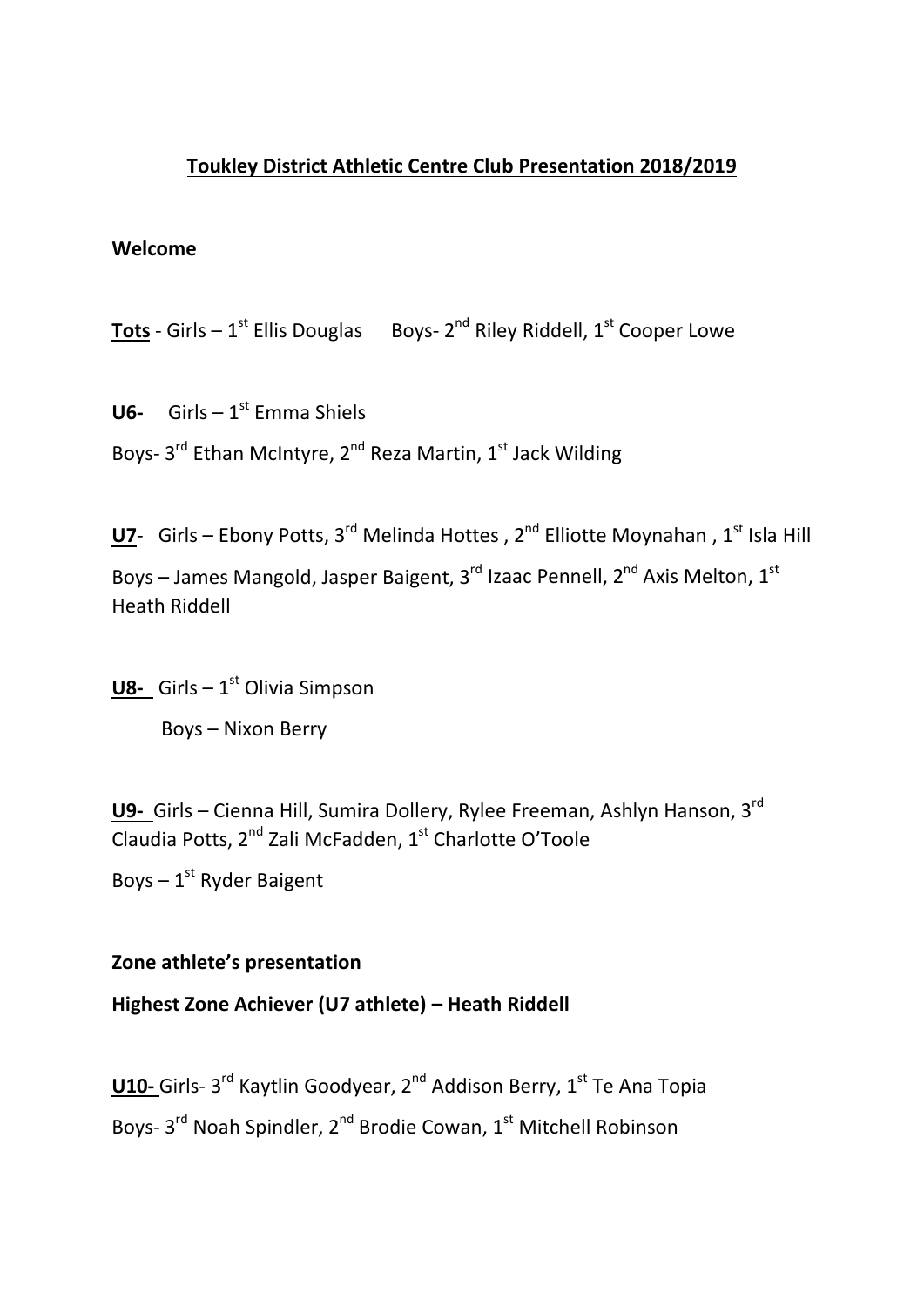U11- Girls - 2<sup>nd</sup> Chelsea Mackenzie, 1<sup>st</sup> Lily McFadden

Boys- 2<sup>nd</sup> Cohen Riddell, 1<sup>st</sup> Tametea Topia

**U12-** Girls- 1<sup>st</sup> Summer Baigent

Boys- Jay Robinson, Charlie Pescud, Oliver Spindler, Joshua Eslick, 3<sup>rd</sup> Declan Coles, 2<sup>nd</sup> Travis Eagleton, 1<sup>st</sup> Vincent Hottes

## **Region Athletes Presentation**

**U13-** Girls – 2<sup>nd</sup> Kirra Vaughan, 1<sup>st</sup> Savannah Robinson

Boys  $-1<sup>st</sup>$  Liam Coles

**U14-** Girls – 3<sup>rd</sup> Marianna Jessop, 2<sup>nd</sup> Tarni Eagleton, 1<sup>st</sup> Tara Hottes

## **State Athletes Presentation**

**Encouragement Award – Emma Shiels**

**U15-** Boys- 1<sup>st</sup> Max Barsby

**U17-** Girls – 1<sup>st</sup> Anika Vaughan

**Presentation for U17 athletes leaving Little Athletics – Abigia Barrett, April Carty, Lilly-Ann Campbell & Nicolas Bignall**

**100% Attendance – Ellis Douglas, Melinda Hottes, Lily McFadden, Declan Coles, Travis Eagleton, Summer Baigent, Savannah Robinson, Tarni Eagleton.**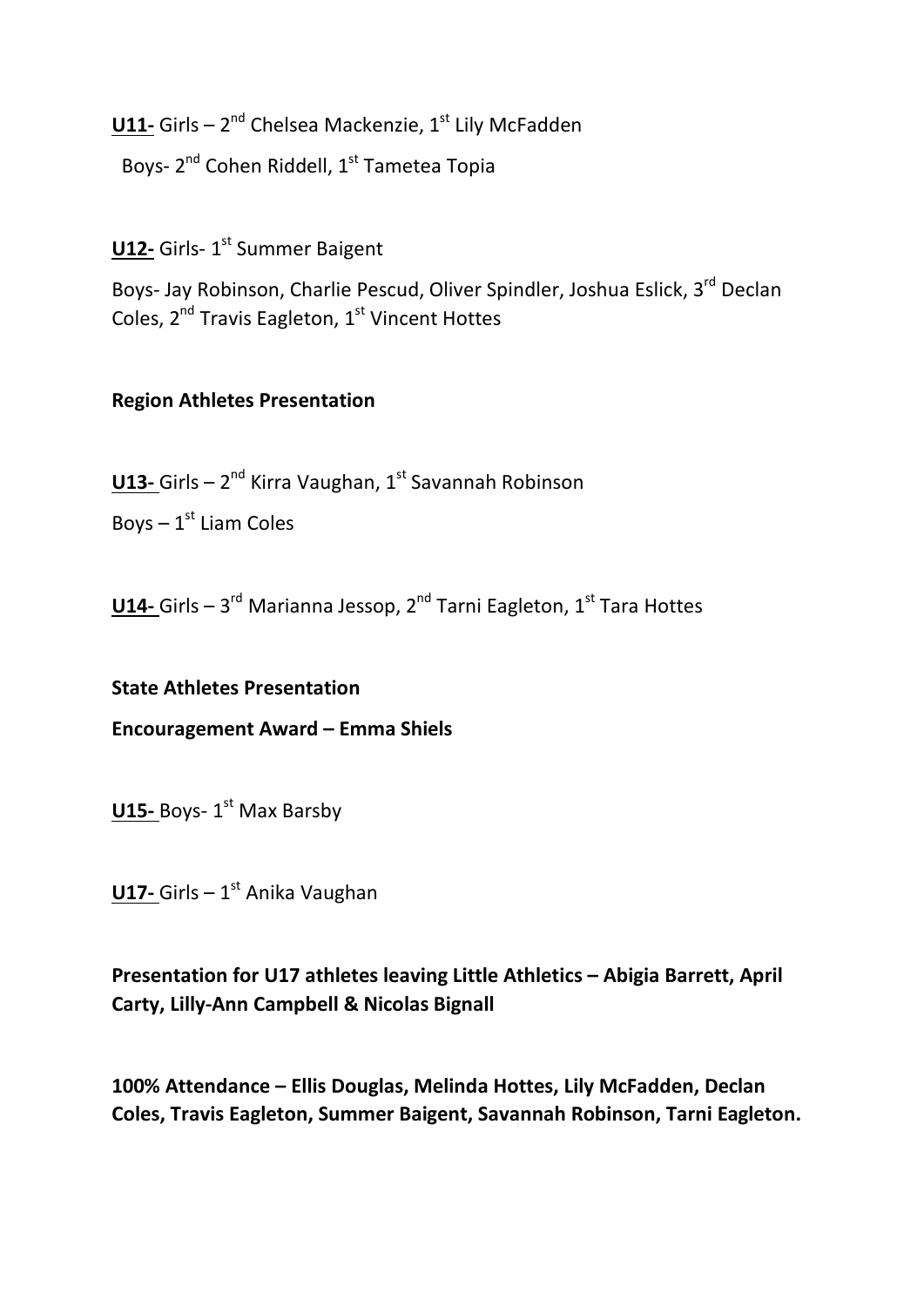**5 Year members – Kaytlin Goodyear, Rylee Freeman, Charlotte O'Toole, Ashlyn Hanson, Nicolas Bignall**

**7 Year member – Joshua Eslick**

**9 Year Member – Abigia Barrett**

**Club Volunteer of the Year – Kristy Riddell (U7 age manager) Club Person of the Year - Leanne Topia (U11 age manager and Official) Thrower of the Year - Tarni Eagleton Jumper of the Year – Ashlyn Hanson Long Distance runner of the Year – Brodie Cowan Sprinter of the Year – Mitchell Robinson & Vincent Hottes Junior Athlete of the Year – Liam Coles**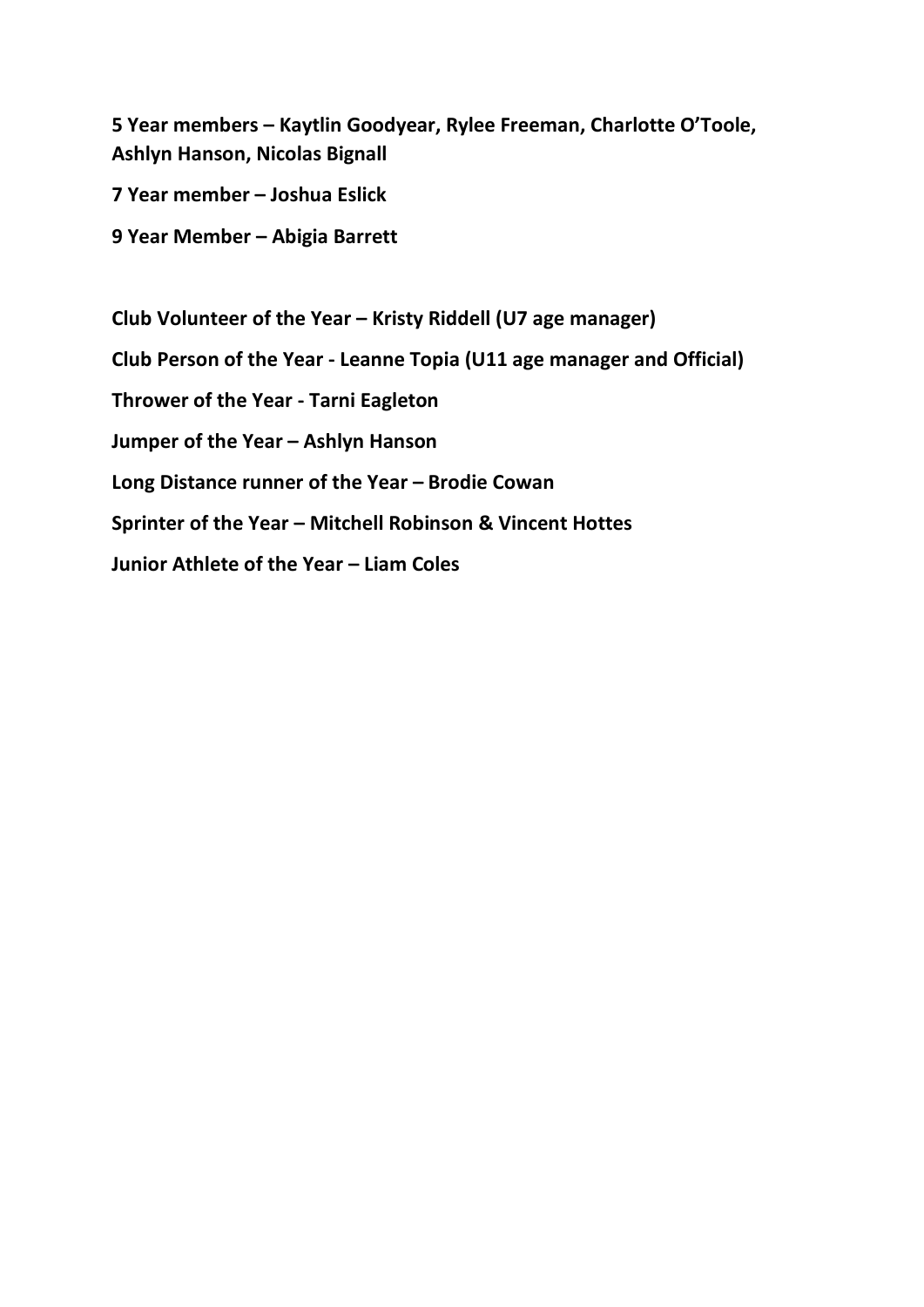



## Welcome by Club President

## Presentation of Trophies to Tots age group

| <b>Boyd Barnes</b> | Lincoln Wade     |
|--------------------|------------------|
| Cato Barnes        | Brayden Peterson |
| Sasha Henry        | Oscar Wooley     |

## Under 6's

| Girls                             | <b>Boys</b>                     |
|-----------------------------------|---------------------------------|
| 1 <sup>st</sup> - Indianna Walker | $1st$ - Benjamin Brogan         |
| Under 7's                         |                                 |
| <u>Girls</u>                      | <b>Boys</b>                     |
| 2 <sup>nd</sup> - Kirra Taylor    | Flynn Wooley                    |
| $1st$ - Emma Shiels               | Conrad Wade                     |
|                                   | Kallum O'Toole                  |
|                                   | 2 <sup>nd</sup> – Azakiah Nixon |
|                                   | $1st$ – Jack Willding           |
| <u>Under 8's</u>                  |                                 |
| Girls                             | <u>Boys</u>                     |
| Pippa Gaggin                      | <b>Elio Barnes</b>              |
| Alexa Walker-Doughty              | Jasper Baigent                  |
| <b>Melinda Hottes</b>             | 2 <sup>nd</sup> - Izaac Pennell |
| Kaley Jacovides                   | $1st$ – Axis Melton             |
| Ava Munro                         |                                 |
|                                   |                                 |

2<sup>nd</sup>–ElliotteMoynahan

 $1<sup>st</sup>$  – Ebony Potts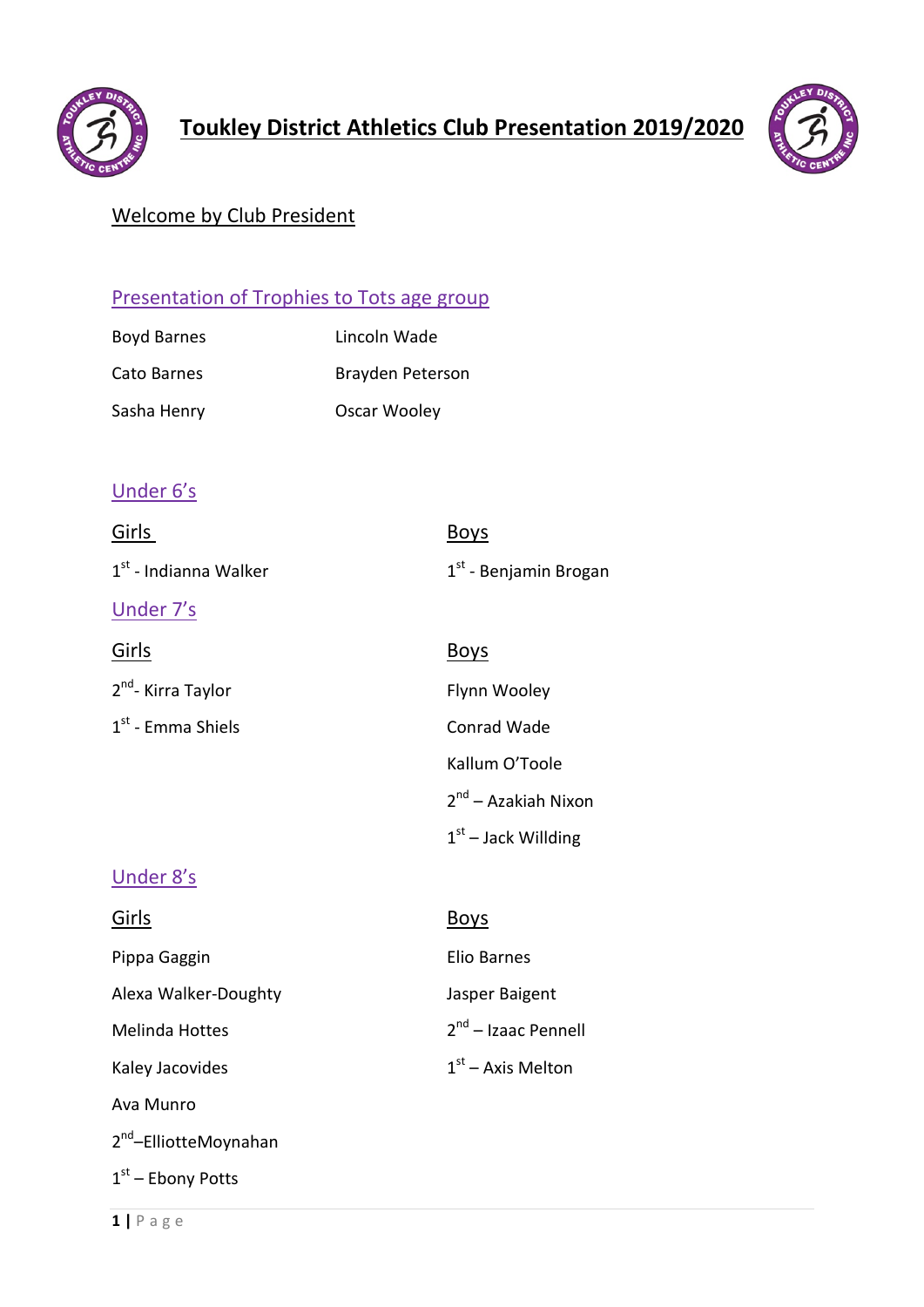## Under 9's



| Girls                   | <b>Boys</b>            |
|-------------------------|------------------------|
| Lexi Henry              | Erik Vorwerk           |
| Tamsyn Jacovides        | $2nd$ – Nicholas Smith |
| $2^{nd}$ – Rose Domotor | $1st$ -Nixon Berry     |
| $1st$ – Olivia Simpson  |                        |

## **Presentation to Zone Athletes-**

| Emma Shiels            | <b>Summer Baigent</b>  |
|------------------------|------------------------|
| Azakiah Nixon          | Noah Spindler          |
| Kallum OToole          | <b>Declan Coles</b>    |
| Jack Willding          | <b>Travis Eagleton</b> |
| <b>Melinda Hottes</b>  | Joshua Eslick          |
| ElliotteMoynahan       | <b>Vincent Hottes</b>  |
| <b>Axis Melton</b>     | <b>Charlie Pescud</b>  |
| Rose Domotor           | Savannah Robinson      |
| Olivia Simpson         | Kirra Vaughan          |
| Charli Cowan           | Liam Coles             |
| Ashlyn Hanson          | Tarni Eagleton         |
| Charlotte O'Toole      | Tara Hottes            |
| <b>Ryder Baigent</b>   | Max Barsby             |
| <b>Bodhi Jenkins</b>   | <b>Tyran Cook</b>      |
| Kaitlyn Keating-Hewitt | Logan Cook             |
| <b>Brodie Cowan</b>    | Samuel Mudge           |
| Mitchell Robinson      |                        |

## **Presentation of Zone Achiever Award – Emma Shiels (U7)**

## **Presentation of medals to Senior Boys zone relay –**

| Charlie Pescud | Vincent Hottes |
|----------------|----------------|
| Liam Coles     | Samuel Mudge   |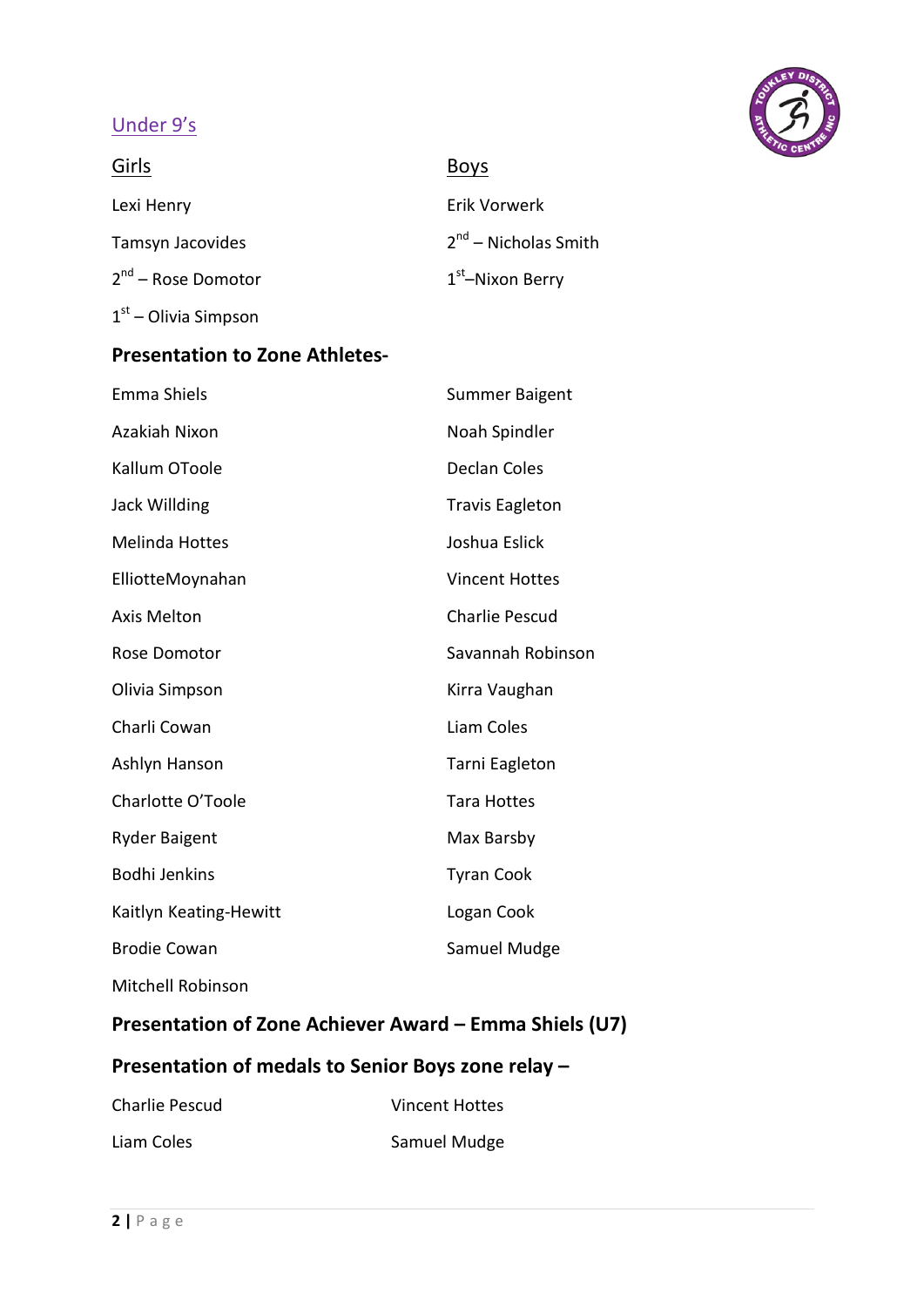## Under 10's

| Girls                                    | <b>Boys</b>                    |
|------------------------------------------|--------------------------------|
| <b>BrylieBelgre</b>                      | Ayden Wynen                    |
| Charli Cowan                             | <b>Bodhi Jenkins</b>           |
| Zali McFadden                            | $2^{nd}$ – Ryder Baigent       |
| Ashlyn Hanson                            | $1st$ – Noah Gaggin            |
| $2nd$ – Claudia Potts                    |                                |
| $1st$ – Charlotte O'Toole                |                                |
| Under 11's                               |                                |
| Girls                                    | <b>Boys</b>                    |
| 2 <sup>nd</sup> - Kaitlyn Keating-Hewitt | <b>Eden Sutton</b>             |
| $1st$ – Addison Berry                    | 2 <sup>nd</sup> – Brodie Cowan |
|                                          | $1st$ – Mitchell Robinson      |

## Under 12's

| Girls                          | <b>Boys</b>           |
|--------------------------------|-----------------------|
| 2 <sup>nd</sup> – Clare Melton | <b>Tristan Vowerk</b> |
| $1st$ – Lily McFadden          | Landen Belgre         |

## **Presentation to Region Athletes-**

| <b>Melinda Hottes</b>    | <b>Charlie Pescud</b> |
|--------------------------|-----------------------|
| Rose Domotor             | Joshua Eslick         |
| Olvia Simpson            | Summer Baigent        |
| Ashlyn Hanson            | Liam Coles            |
| Charlotte O'Toole        | Savannah Robinson     |
| Kaitlyn Keating-Hewitt   | Kirra Vaughan         |
| <b>Brodie Cowan</b>      | Tarni Eagleton        |
| <b>Mitchell Robinson</b> | <b>Tara Hottes</b>    |
| Noah Spindler            | Max Barsby            |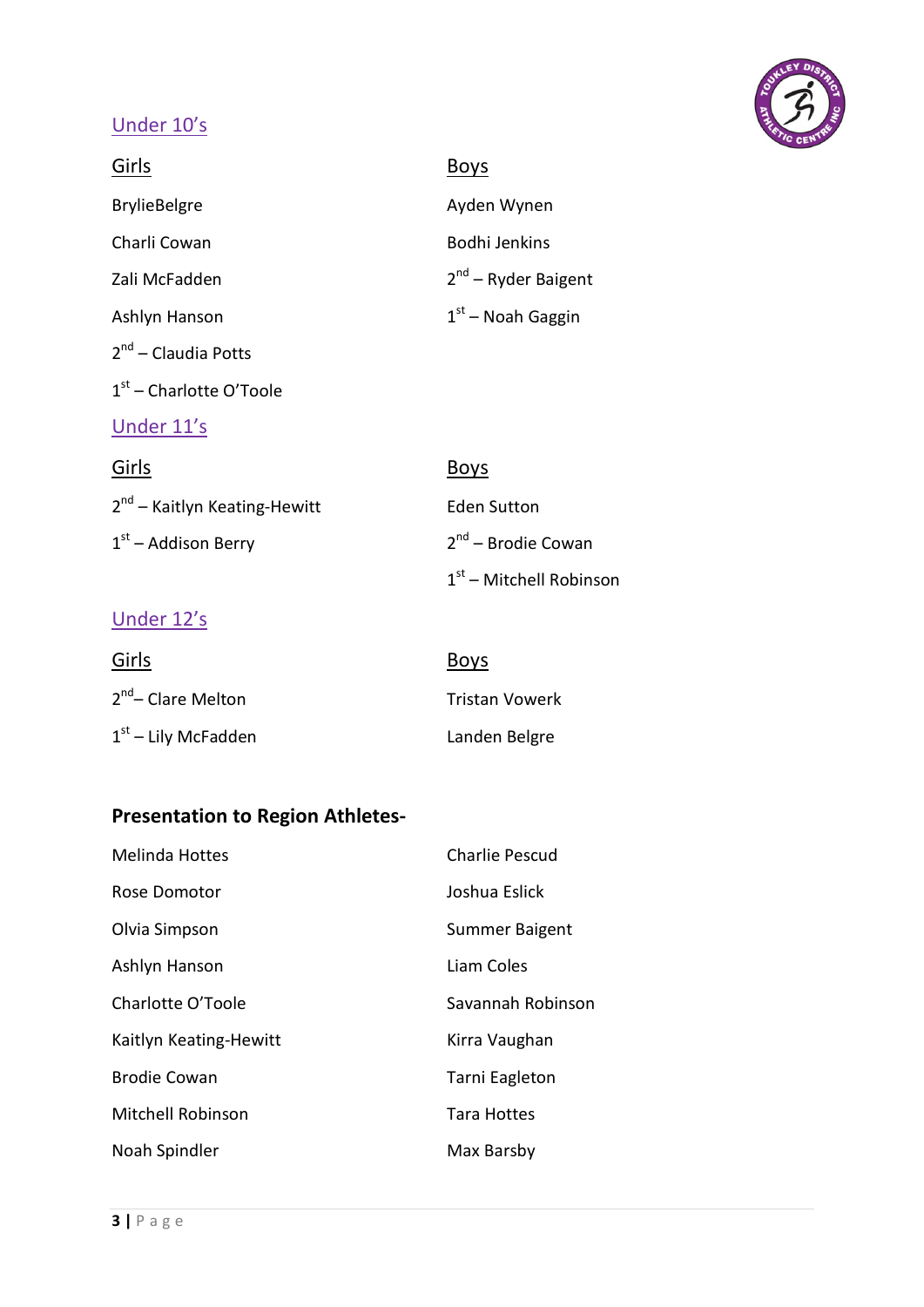

Declan Coles **Logan Cook** 

Vincent Hottes **Samuel Mudge** 

## **Presentation of Region Achiever Award – Melinda Hottes (U8)**

## Under 13's

 $1<sup>st</sup>$  – Summer Baigent

## Girls Boys

| Charlie Pescud                   |
|----------------------------------|
| Joshua Eslick                    |
| <b>Travis Eagleton</b>           |
| 2 <sup>nd</sup> - Declan Coles   |
| $1^{\text{st}}$ - Vincent Hottes |

## Under 14's

| Girls                               | <b>Boys</b>             |
|-------------------------------------|-------------------------|
| <b>Bella-Rose Pennell</b>           | $2nd$ – Nathan Peterson |
| 2 <sup>nd</sup> – Savannah Robinson | $1st$ – Liam Coles      |

## Under 15's

## Girls

Saffia McDermott

 $1<sup>st</sup>$  – Kirra Vaughan

Marianna Spindler

2<sup>nd</sup> – Tarni Eagleton

## $1<sup>st</sup>$  – Tara Hottes

## Under 17's

# Girls Boys

Anika Vaughan **Luca McDermott** Tyran Cook Samuel Mudge 2nd – Logan Cook

 $1<sup>st</sup>$  – Max Barsby